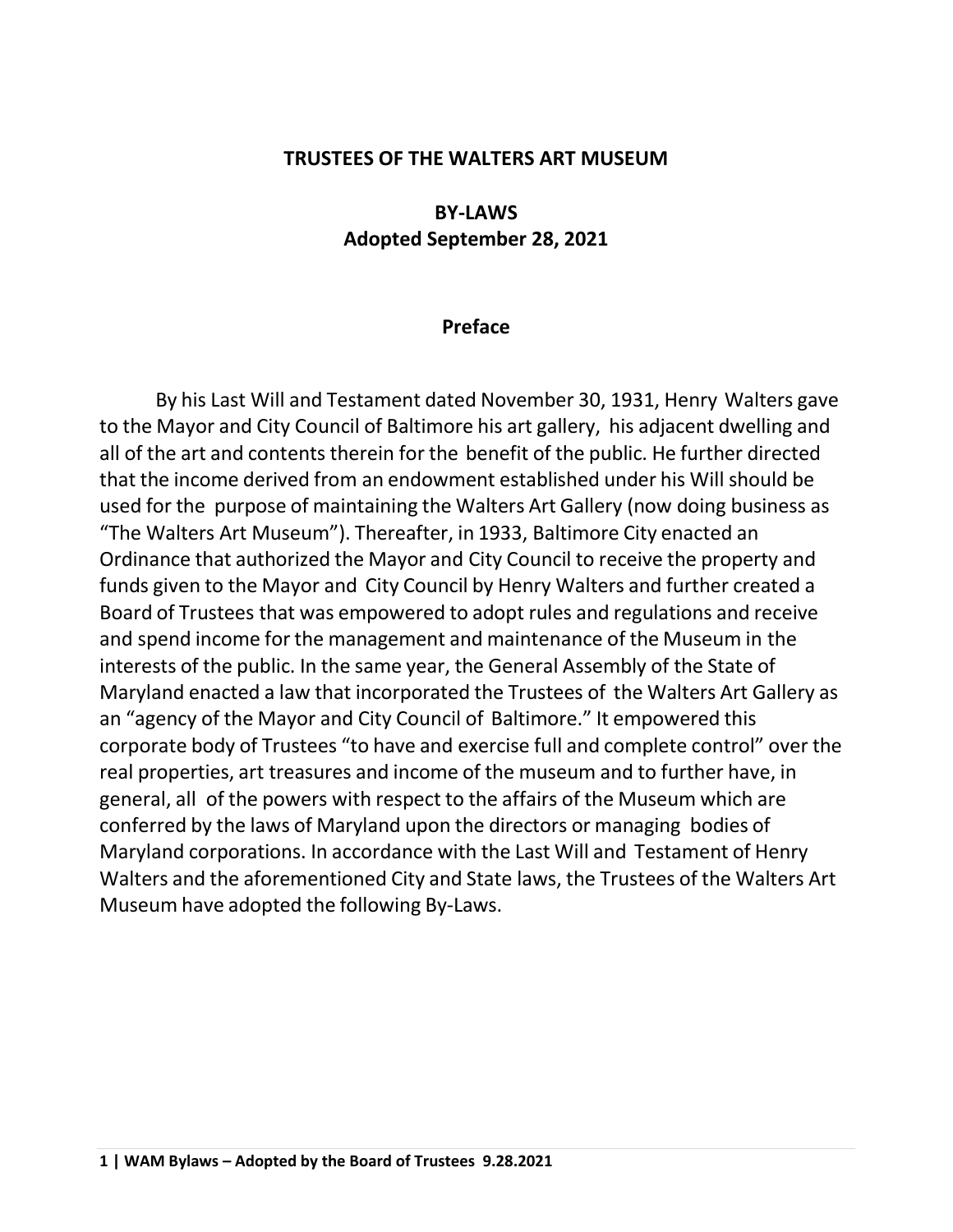## **ARTICLE I BOARD OF TRUSTEES**

**Section 1.** The **Board of Trustees of the Walters Art Museum (hereinafter the Board)** shall have full authority to exercise all of the powers and perform all of the duties prescribed by the ordinances of the City of Baltimore and the laws of the State of Maryland. The Board is responsible for the well-being of the Museum's various assets. In accordance with the Museum's Board of Trustees Code of Ethics, these powers and duties include but are not limited to the power to exercise full and complete control over the real property, art, and other contents of the Museum and its physical plant; to adopt, alter, and/or repeal By-Laws, rules and policies pertaining to the Museum; to develop short- and long-range strategic plans; to receive and expend such income that will maintain, preserve, and improve the Museum; to approve an annual budget; to approve, as recommended by the Collections Committee, the acquisition, deaccession, and loan of works of art except when such power is delegated to the Executive Director; to elect a Chairperson, a President, Officers, and Trustees of the Board; and to select and hire an Executive Director who shall have the responsibility and authority set forth in Article III. The Board shall exercise its powers and perform its duties for the benefit of the public.

**Section 2.** The **Board** shall consist of not more than 40 Trustees who are elected to serve by the Board; that is, the Board is self-perpetuating. From time to time, the Board may increase or decrease the total number of Trustees by resolution of a majority of the entire Board. Trustees who are elected in this manner are designated hereinafter as "Trustees." In accordance with the Baltimore City Ordinance that governs the Walters Art Museum, the Mayor of Baltimore and President of the City Council of Baltimore (or their designees) shall be members of the Board and have all of the powers entrusted to the Trustees. No individual who is an art dealer or who would have a professional interest in which objects enter or are deaccessioned from the permanent collections of the Museum shall serve as a Trustee of the Walters Art Museum.

**Section 3**. A Trustee shall be elected to serve for a term of three years and can be re-elected for successive three-year terms provided the Trustee does not serve more than 12 years in succession. A Trustee who has served 12 years in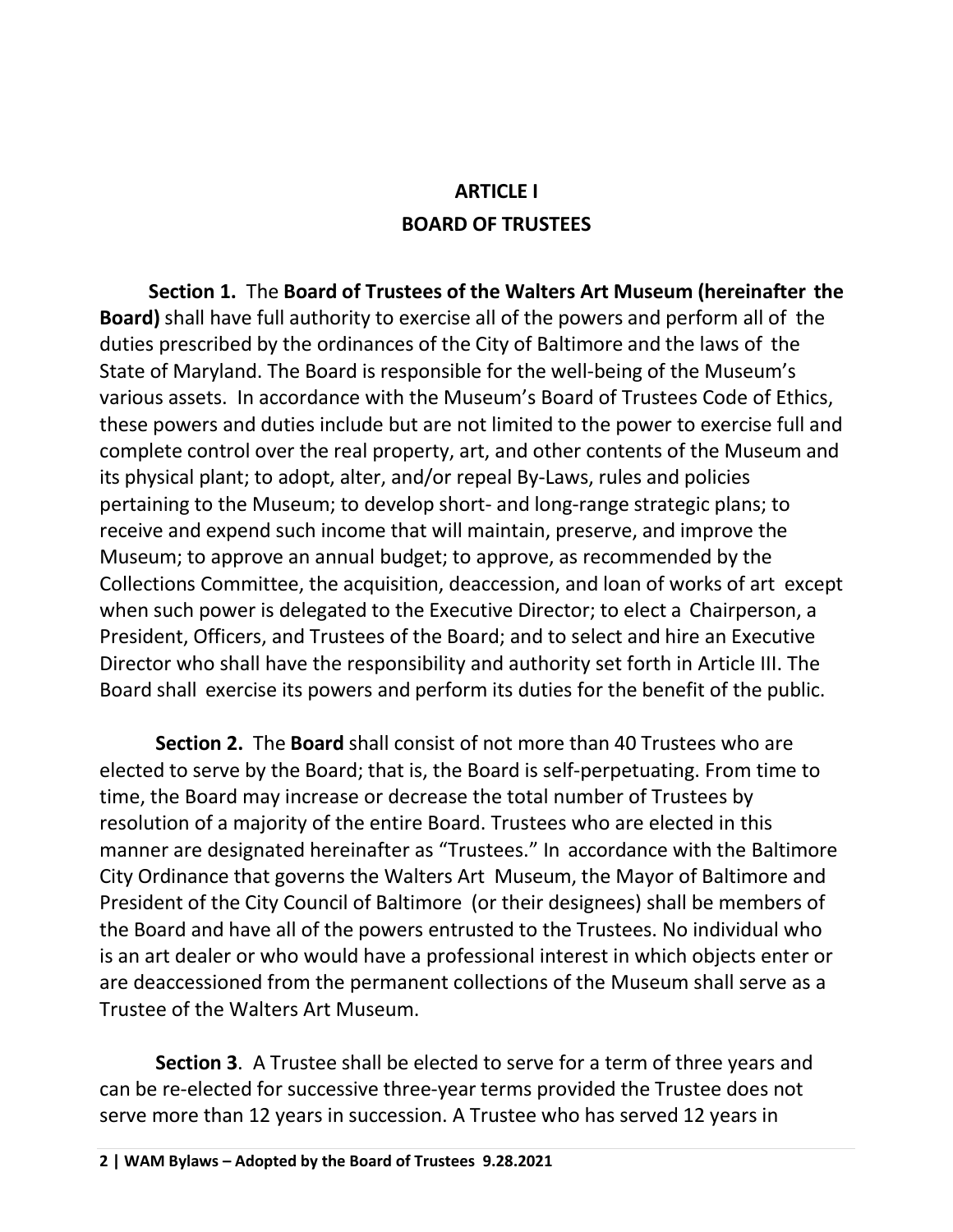succession is eligible for re-election to the Board after a hiatus of one year. The 12 year restriction on consecutive years of service does not apply to a Trustee who has been elected or nominated to serve as an officer. A Trustee may serve no more than six years as an officer after completing four successive three-year terms. A Trustee who is not present in person or electronically for four consecutive meetings shall be deemed to have resigned, unless such absences are excused by the President. From time to time and in extraordinary circumstances, and by vote of the Board at the Annual Meeting, a Trustee who has been critical to an ongoing Board project may have their term extended for an additional year to ensure completion of that project.

**Section 4.** Trustees shall receive no pay or compensation of any kind for the performance of their duties as members of the Board.

**Section 5.** Trustees must annually complete a Conflict of Interest (COI) statement in accordance with the Museum's policy. In addition to completion of this annual COI, any possible conflict of interest, direct or indirect, on the part of any Trustee (or a member of the Trustee's immediate family) in regard to any pending transaction with the Museum shall be immediately disclosed by the Trustee to the President. The Trustee must also disclose the conflict at the beginning of the portion of any regular or special meeting of the Board or other Committees of the Board at which the pending transaction is to be discussed, considered, or acted upon. When any conflicting interest becomes relevant to any matter requiring approval by the Board or other Committee at a regular or special meeting, the Trustee shall recuse themself from any discussion, deliberation, or consideration of the matter and shall not vote on the matter or use personal influence regarding the matter in communication with the Board or any Trustee, Ex Officio Trustee, or Trustee Emeritus. Any Trustee who is excluded from participating and voting because of such conflict of interest may, however, at the President's request, briefly answer pertinent questions of other Trustees when such Trustee's knowledge of the matter will assist the Board. The minutes of the meeting shall reflect the disclosure of the conflict, and that the interested Trustee recused and abstained from consideration of and voting upon the matter.

**Section 6.** A Trustee may be removed from the Board for cause (as determined in the sole good faith judgment of the Board of Trustees) at any regular or special meeting of the Board by the vote of at least three-fourths of the Trustees present and voting at such meeting.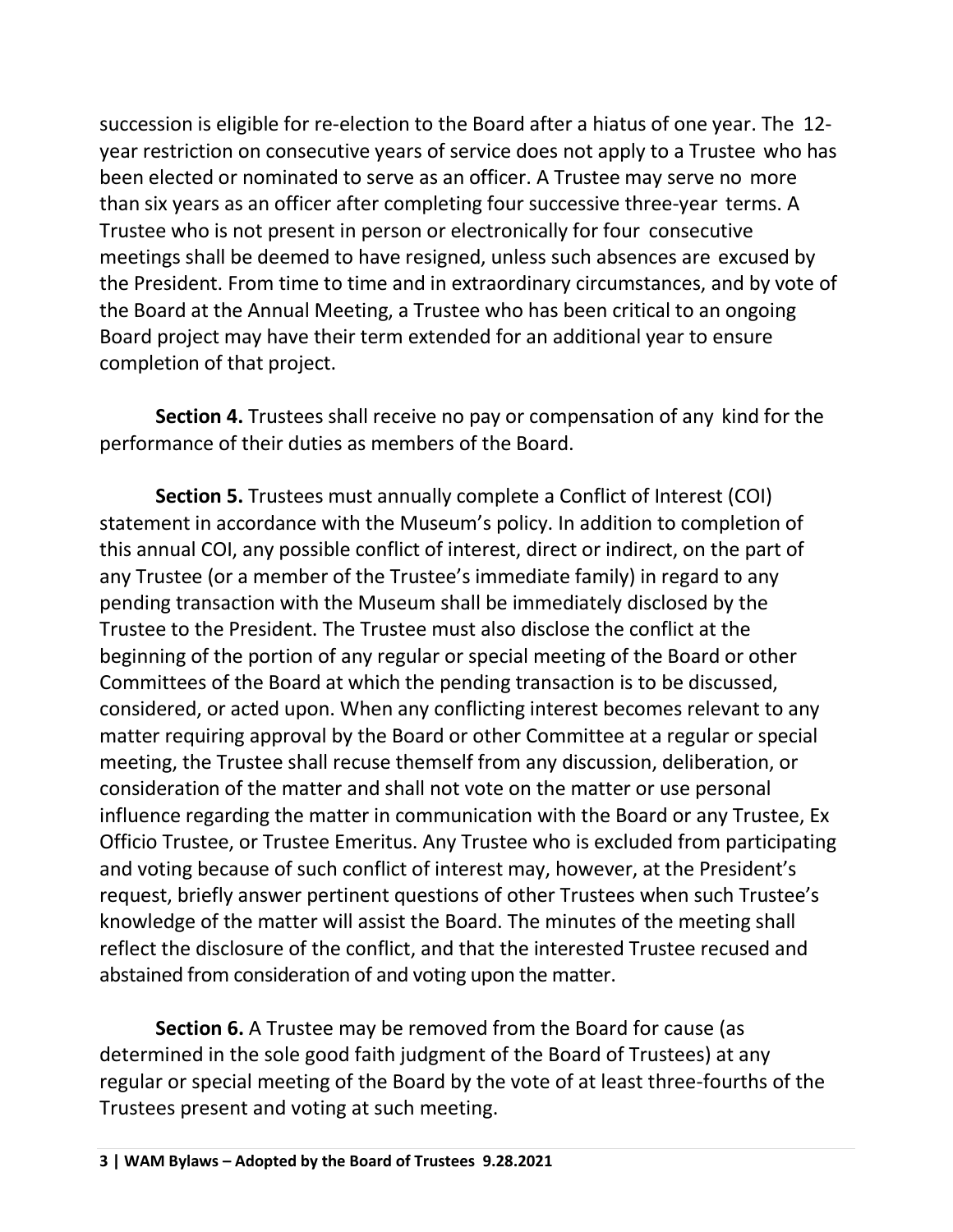**Section 7**. The Board may also include no more than 20 **Ex Officio Members** who are appointed by the President of the Board by virtue of the governmental office or position that they independently occupy. Ex Officio Members may include the Governor of Maryland and County Executives of Maryland counties. These elected officials may appoint a representative to the Board to serve in their place. Other Ex Officio Members may include the Chairperson of the Walters' Docents and the Chairperson of any other affiliated group as appointed by the President. Ex Officio Members shall have the right to attend all meetings of the Board and its Committees and to participate in any discussions but shall have no vote on any measure and shall not be counted in determining a quorum, except as described in Article IV, Section II.

**Section 8.** From time to time, the Board may elect, for life appointment as a **Trustee Emeritus**, a former Trustee who has demonstrated exemplary commitment and rendered distinguished service to the Walters Art Museum. If so elected, such Trustee Emeritus shall be entitled to attend the meetings of the Board and participate in any discussion. As Trustee Emeritus, such individual shall comply with the Museum Board of Trustees Code of Ethics, declare annually any Conflict of Interest, and shall be covered by indemnification as stated in Article V below, but shall have no vote on any measure and shall not be counted in determining a quorum, except as described in Article IV, Section II.

**Section 9. Meetings** of the Board shall occur regularly each year, on such dates and times and at such places as designated by the President. The President is also authorized to convene additional meetings following reasonable notice based upon their own discretion or the written requests of 20 percent of the Trustees for the purpose of discussing and/or deciding upon specific matters identified in the notice. At all meetings of the Board, the presence of a majority of elected Trustees is required to constitute a **quorum** for the transaction of business. With advance notice from the President, meetings may be called through electronic means and Trustees in attendance at these meetings either electronically or telephonically are to be counted as present and may fully participate in such meetings. If an immediate decision of the Board is required on an important and urgent matter prior to the ability to convene a meeting of the Board, the President is authorized to seek unanimous consent to obtain a vote of the Board on the matter through electronic or telephonic means.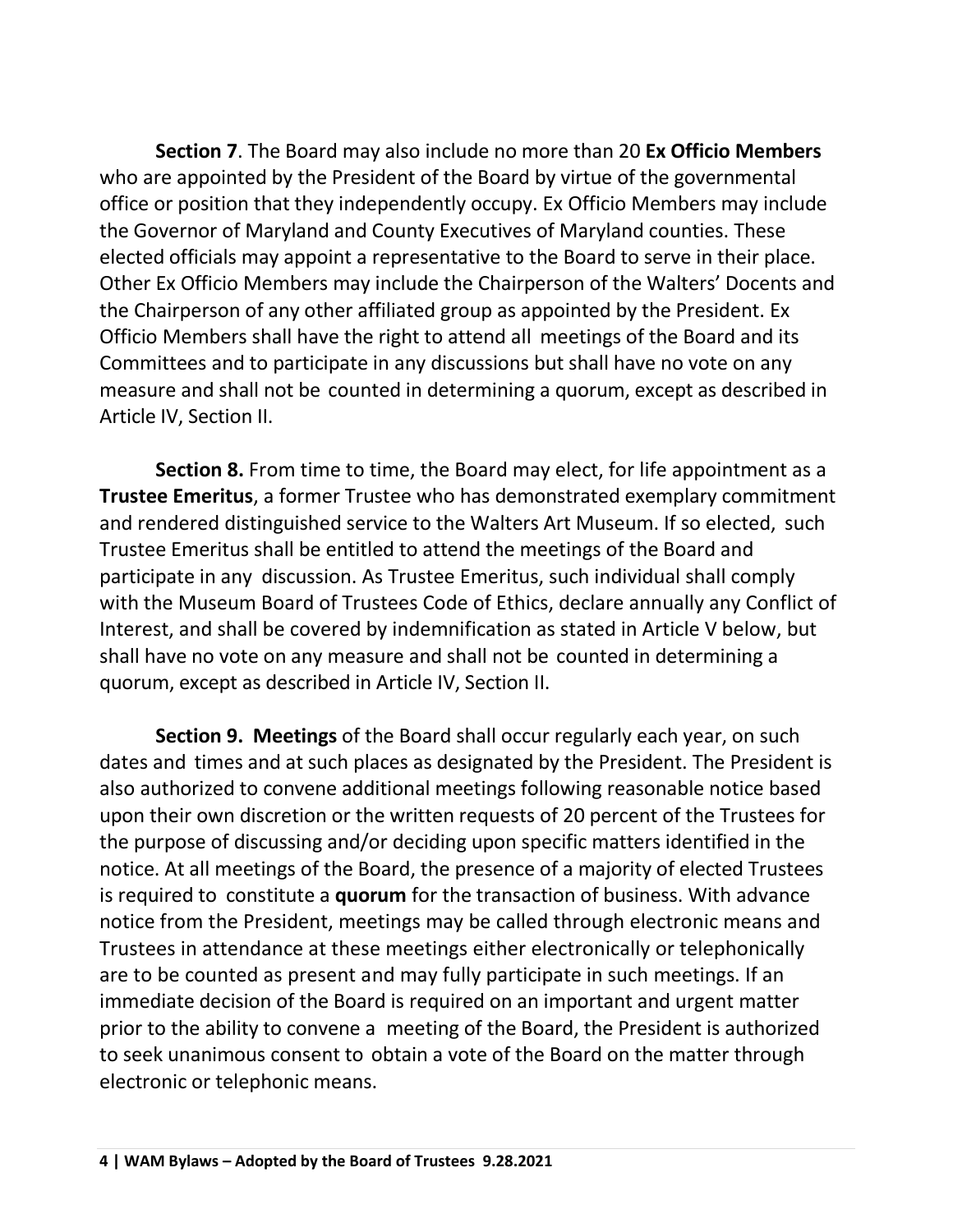**Section 10**. The Board shall conduct an **Annual Meeting**, at which the Governance and Board Development Committee shall nominate and the Board shall elect new Trustees and the Officers of the Board for the upcoming year.

**Section 11**. The decisions of the Board shall be made by the vote of a majority of elected Trustees attending a Board meeting. The **minutes** of all meetings of the Board shall be recorded by the Secretary or their designee, submitted to the Trustees for modification or amendment and approved by the vote of the Board at the following meeting.

**Section 12**. At its discretion, the Board shall conduct an open **State of the Museum Meeting**, at which the Museum will report on such topics as the major activities of the Museum during the previous year and the strategic plans for the future. The time and place of this meeting will be publicized on the Museum's website, and the members of the Walters Art Museum as well as the public in general shall be invited to attend.

# **ARTICLE II**

### **OFFICERS**

**Section 1.** The **Officers** of the Board shall be a Chairperson, a President, two or more Vice Presidents, a Secretary, and a Treasurer. With the exception of the Secretary, the Officers shall be members of the Board. The position of Secretary shall be filled by the Executive Director of the Museum. The Chairperson, President, Vice Presidents, and Treasurer shall be elected by the Board annually with the expectation that they will serve in their positions for at least three years. Officers shall be nominated by the Board of Trustees based on recommendation by the Committee on Governance and Board Development. Trustees may nominate themselves and/or fellow Trustees to be Officers.

**Section 2.** The **Chairperson** shall provide advice and counsel to the President.

**Section 3.** The **President** has the authority to exercise oversight of the Museum; to assure compliance with the By-Laws and the policies of the Museum; to appoint Trustees to serve as Chairpersons of the Museum's Committees; to serve as the immediate supervisor of the Executive Director; and to ensure that the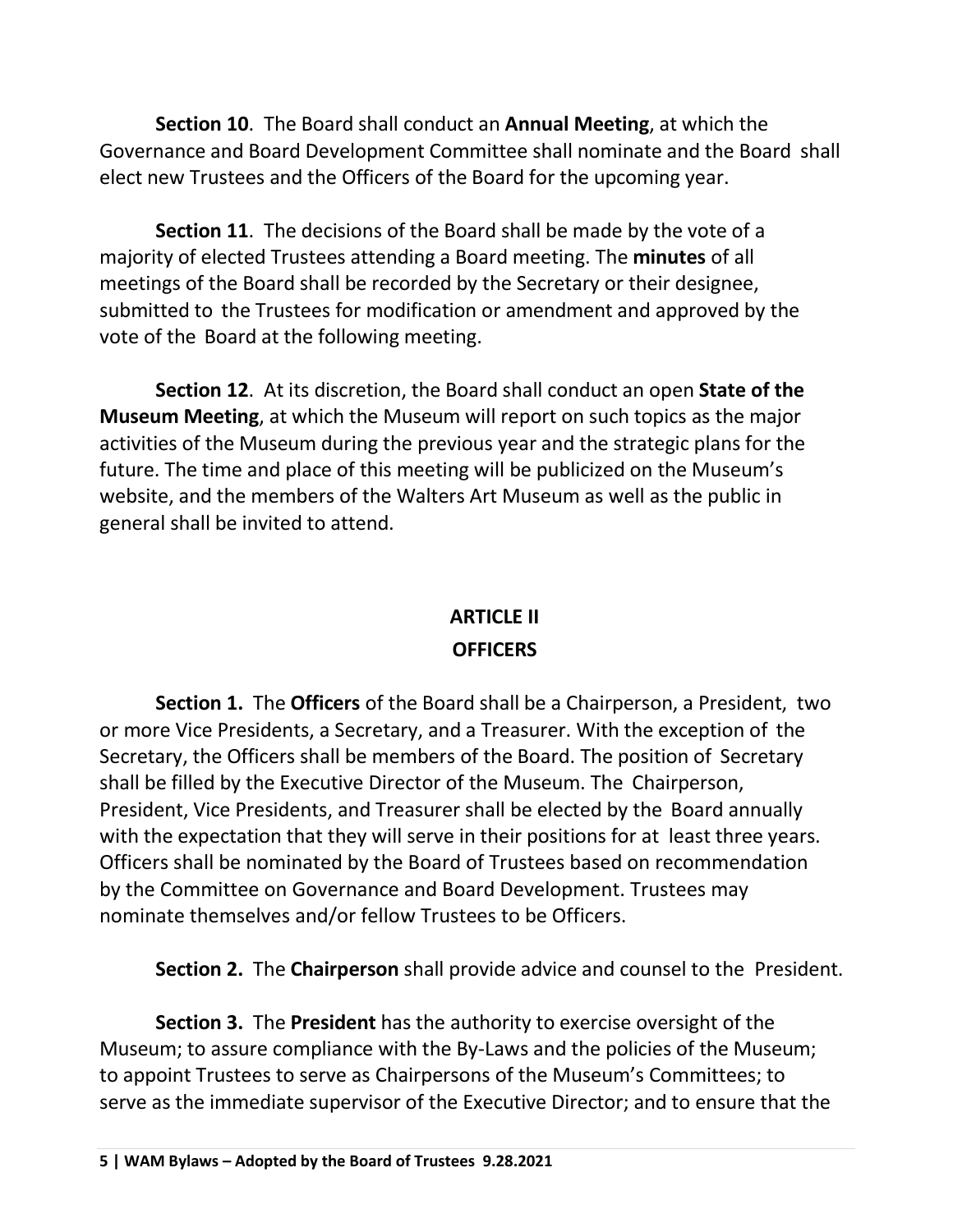Executive Director executes the short- and long-range plans, strategies, and decisions of the Board. The President shall bring to the attention of the Board matters which in their judgment require the Board's attention and/or action. The President shall perform such additional duties and exercise such additional powers as may be required or authorized from time to time by the Trustees or called for in the judgment of the President in the reasonable exercise of their discretion. The President has the duty to preside at all meetings of the Board of Trustees. In the event of the President's absence, the Chairperson will preside over the meeting, and in the event that neither the President nor Chairperson is available to preside over a meeting of the Trustees, the most senior Vice President shall do so.

**Section 4.** The **Vice Presidents** shall report to the President and perform such duties and responsibilities that are assigned or delegated to them by the President.

**Section 5.** The **Treasurer** serves as Chair of the Finance Committee and, working with the Executive Director and appropriate staff, informs the Board of the financial condition of the Museum. The Treasurer manages, with the Finance Committee, the Board's review and actions related to its financial responsibilities, including presenting the annual budget to the Board for approval and developing policies and strategies for recommendation to the Board to ensure the Museum's financial integrity and sustainability. The Treasurer shall be an independent Trustee with no financial relationship to the Museum.

**Section 6.** The Executive Director shall serve as the **Secretary** of the Board. The Secretary shall cause notices to be issued of all meetings of the Board and record minutes of the meetings. The Secretary, with the authority of the President or a designated Vice President, shall sign and execute or cause to be executed all contracts on behalf of the Board in accordance with the policies of the Museum. The Secretary shall also serve as the custodian of the records of the Museum and perform such additional duties as assigned by the President that are incident to the office of Secretary.

**Section 7.** At any regular or special meeting of the Board called for such purpose, any Officer of the Board may be removed by the Board (whenever in its sole good faith judgment the best interests of the Museum will be served thereby) by the vote of at least three-fourths of the Trustees present and voting at any such meeting.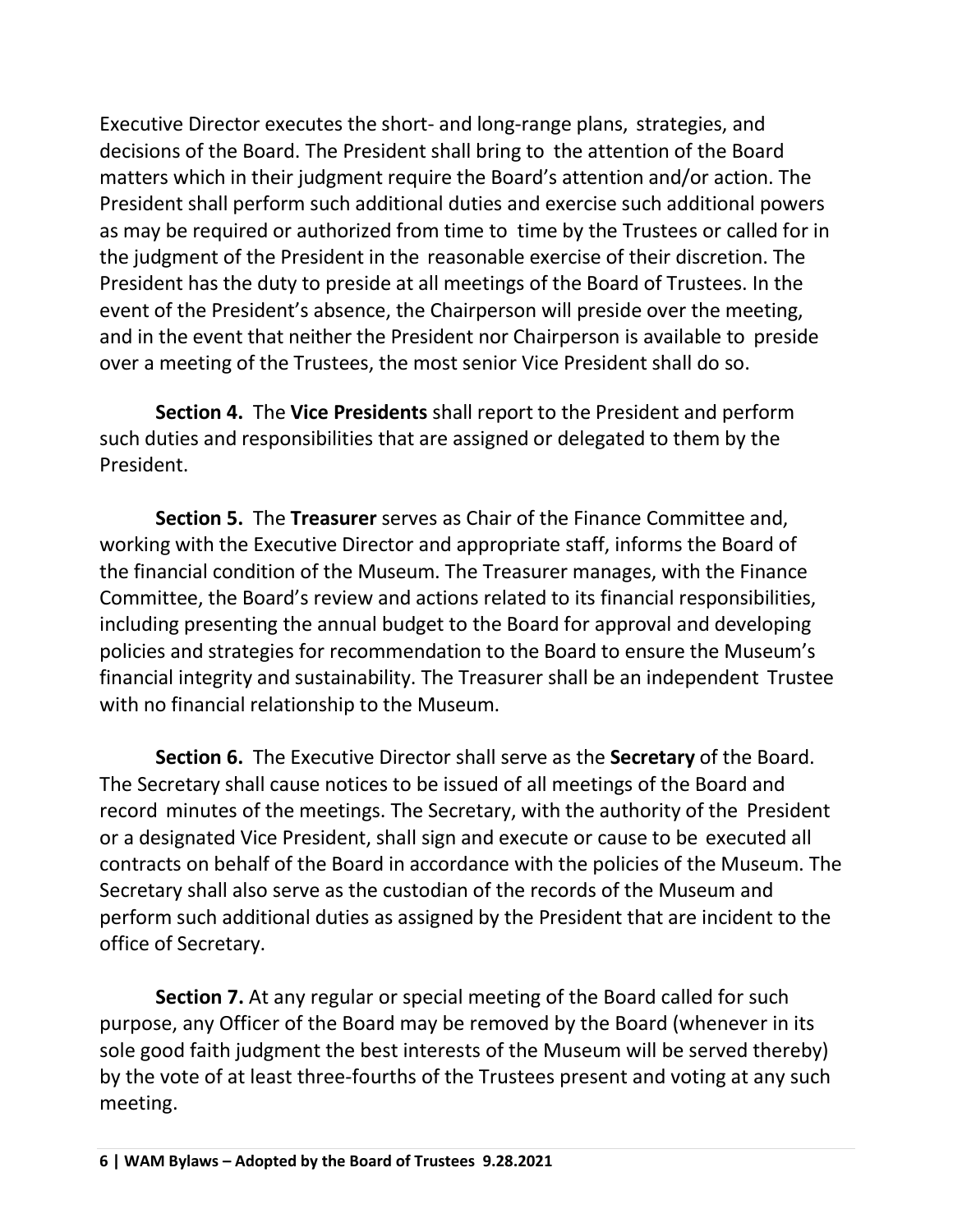# **ARTICLE III EXECUTIVE DIRECTOR**

The **Executive Director** shall be the Chief Executive Officer of the Walters Art Museum. The Executive Director shall report to the President and to the Board, and continued employment of the Executive Director shall be at the pleasure of the Board. In accordance with the Museum's By-Laws and the policies and decisions of the Board, the Executive Director shall be responsible for planning, organizing, staffing, and directing the day-to-day activities of the Museum. The Executive Director also shall exercise overall responsibility for the Museum's curatorial and education programs, for its permanent installation, its exhibition program, and for the preservation and enhancement of its collections, including recommending to the Collections Committee of the Board the acquisition, deaccession, and loan of works of art. The Executive Director shall also be responsible for the financial management of the Museum, including managing the budget established in concert with the Board. In further concert with the Board, the Executive Director shall actively participate in raising funds for the Museum. The Executive Director shall have the authority to hire, to assign, and, if necessary, to remove any members of the staff of the Museum, and the Executive Director shall have the duty to exercise general supervision over their performance and practices. The Executive Director shall also be responsible for satisfying any other duties and responsibilities assigned or delegated to them by the President. With regard to all of the aforementioned duties and responsibilities, the Executive Director is authorized to reasonably exercise their informed and professional judgment and discretion on behalf of the Museum and in the interests of the public.

## **ARTICLE IV COMMITTEES**

**Section 1.** The following standing Committees are established by the Board of Trustees: (1) a **Committee on the Museum** composed of the Officers authorized to exercise all of the powers of the Board of Trustees should action be required in extraordinary circumstances between scheduled meetings of the Board; (2) a **Governance and Board Development Committee** to ensure the smooth functioning, effectiveness, and compliance of the Board; (3) a **Finance Committee**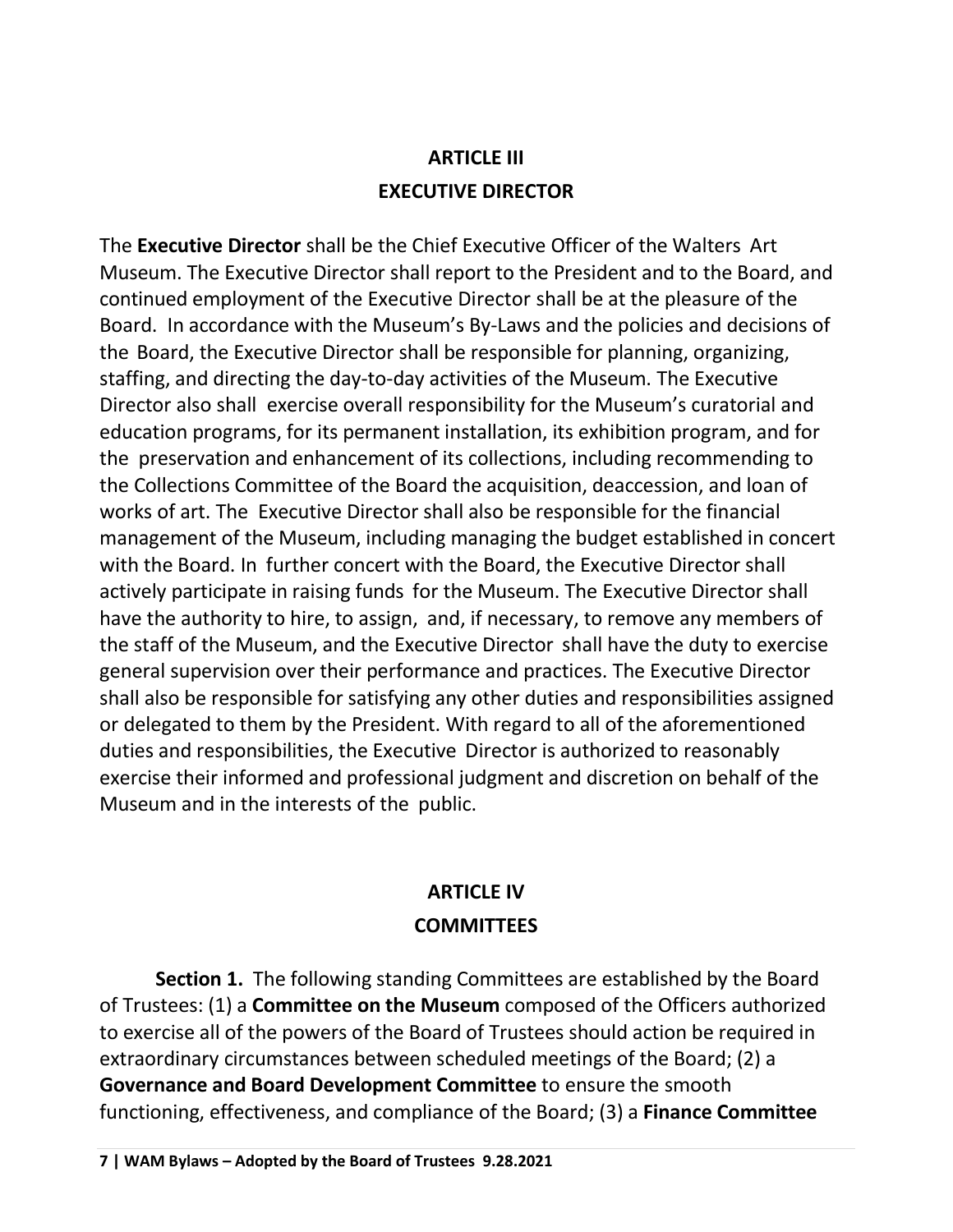charged with oversight of the Museum's, financial reporting, budgeting and policies; (4) a **Collections Committee** to advise the Board on matters of acquisitions, deaccessions, loans, and collections management policies; (5) a **Development Committee** to work with the Executive Director, Board, volunteers and staff on raising funds to operate the Museum; (6) an **Investment Committee** charged with oversight to the Museum's investments and endowment portfolio; and (7) an **Audit Committee** charged with the oversight of the Museum's annual audit, internal controls, risk management, and ethical and legal compliance; and (8) a **DEAI Committee** charged with devising and implementing the Board's strategy and initiatives regarding matters of diversity, equity, accessibility, and inclusion. The President may appoint other Committees deemed necessary to the operation of the Museum. The Board may name, establish, and eliminate standing Committees as needed.

**Section 2.** Each Committee shall be chaired by an elected Trustee of the Museum who has been selected by the President. The President and the Executive Director shall be Ex Officio members of each Committee. With the exception of the Audit Committee, each Committee shall include no fewer than four additional Trustees who have been selected to serve on the Committee by the Chairperson and the President. The number and identity of other members of the Committee is subject to the discretion of the President and Chairperson of the Committee. Non-Board members may serve as members of all Committees, except non-Board members shall not serve on the Governance and Board Development Committee. For all Committees, one third of the assigned Committee members who are Trustees at every meeting are required to be present to constitute a quorum to conduct business unless special circumstances require action by the Committee in the absence of such quorum. With advance notice, Committee members unable to attend a meeting in person may attend and participate in the meeting by electronic means and be counted as present. Each Trustee shall have one vote while serving on a Committee. Ex Officio and Trustees Emeriti may vote on Committees to which they are appointed by the President and on which they serve. All Trustees, Ex Officio Trustees, and Trustees Emeriti may attend any Committee meeting, but only members appointed to a Committee by the President shall have a vote on Committee matters and shall count in determining a quorum.

a. **Audit Committee -** The Audit Committee shall consist of at least three and no more than five members, the majority of which shall be elected Trustees. The Audit Committee Chairperson and Committee members shall be appointed by the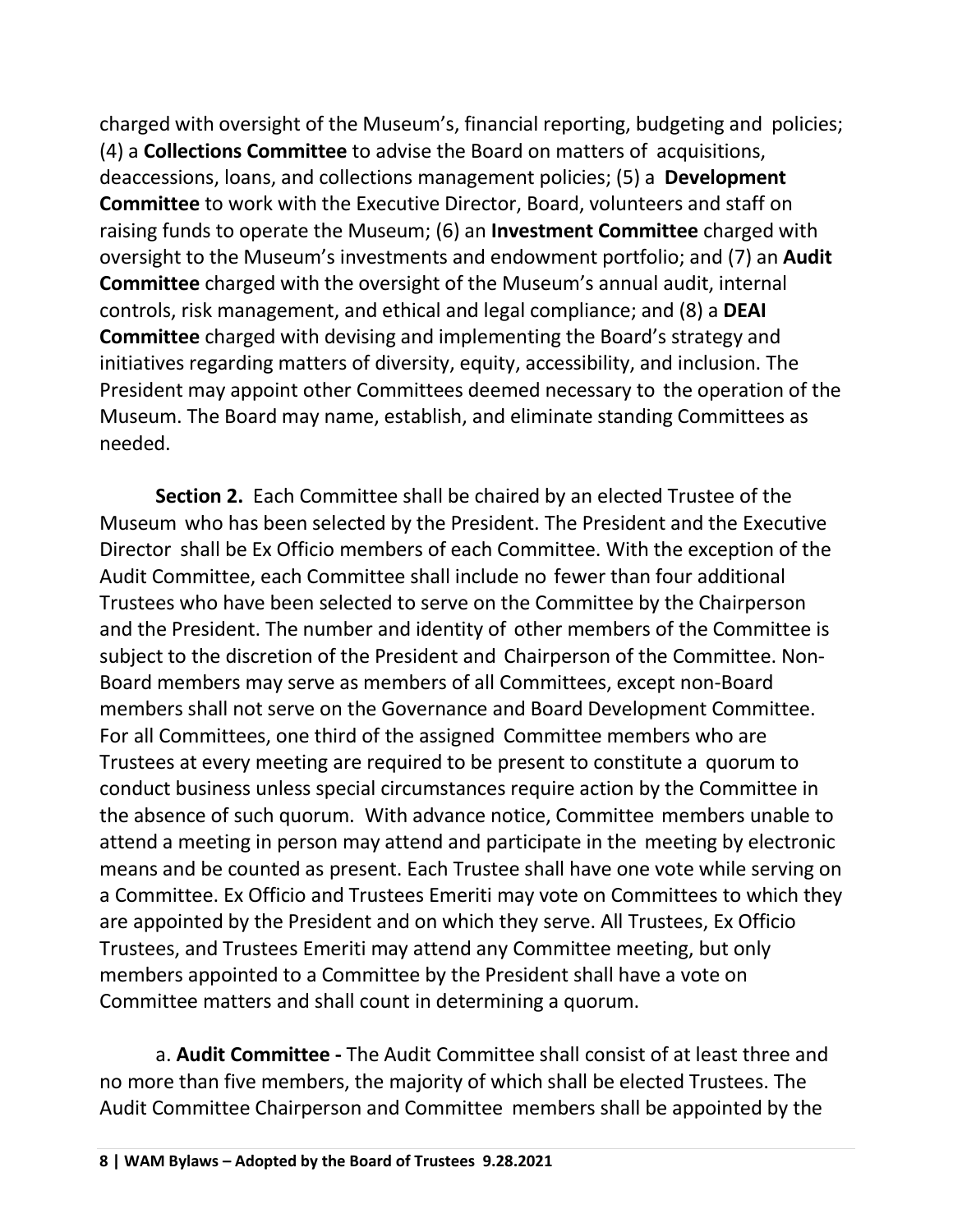President of the Board of Trustees. In furtherance of the responsibilities specified in its charter the Audit Committee shall also have access to its own counsel and other advisors at the Committee's sole discretion.

**Section 3.** The charter of each standing Committee shall be determined by each Committee and approved by the Board and recorded in the minutes of the Board. Each Committee shall act in an advisory capacity and is without any authority to supersede or replace the decision-making authority of the Board unless the Board expressly delegates such authority to the Committee. Each Committee is expected to submit to the Board one or more reports annually regarding the Committee's activities and the Committee's recommendations or proposals for Board action.

**Section 4.** The Chairperson of each Committee is authorized to determine when and where the Committee will meet and the agenda for each meeting. The Chairperson shall provide reasonable notice of a meeting to the members of the Committee. The Chairperson also shall record the Committee's proceedings. The Chairperson, with the express permission of the President, can establish Subcommittees and define their purpose and duration. Subcommittees may be chaired by non-Board members, and any reports from the Subcommittees shall be approved by the Chairperson of the Committee and incorporated into the reports of the Committee.

**Section 5.** Based on the President's recommendation, the Board may form other Committees as the need arises. The charter, duration and authority of such Committee shall be defined by the Board and recorded in the minutes. The Chairperson of such Committee shall be appointed by the President and confirmed by the Board. All Committees shall act in an advisory capacity without any authority to replace or supersede the Board's decision-making authority unless the Board expressly delegates such authority to the Committee.

## **ARTICLE V INDEMNIFICATION**

The Walters Art Museum shall indemnify (i) its Trustees and Officers, whether serving the Walters Art Museum or at its request serving any other entity, to the full extent required or permitted by the General Laws of the State of Maryland now or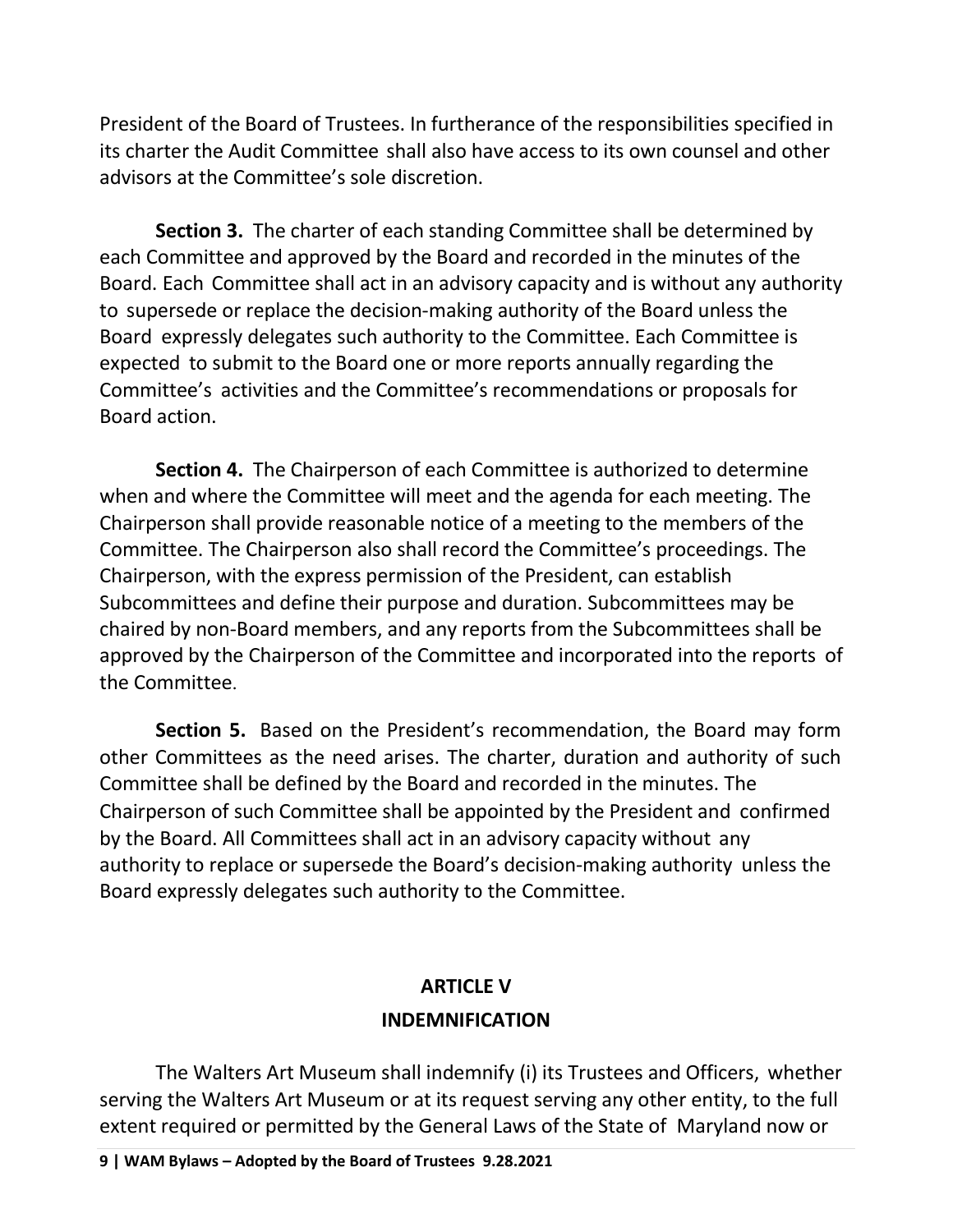hereafter in force, including the advance of expenses under the procedures and to the full extent permitted by law and (ii) other employees and agents to such extent as shall be authorized by the Board and be permitted by law; provided, however, that indemnification shall only be to the extent permitted of organizations that are exempt from federal income tax under Section 501(c)(3) of the Internal Revenue Code of 1986 (or the corresponding provisions of any future United States Internal Revenue Law) and contributions to which are deductible under Sections 170(c)(2), 2055(a)(2) and 2522(a)(2) of the Internal Revenue Code of 1986 (or the corresponding provisions of any future United States Internal Revenue Law). The foregoing rights of indemnification shall not be exclusive of any other rights to which those seeking indemnification may be entitled. The Board may take such action as is necessary to carry out these indemnification provisions and is expressly empowered to adopt, approve, and amend from time to time these By-Laws, resolutions, or contracts implementing such provisions or such further indemnification arrangements as may be permitted by law. No amendment of these By-Laws or repeal of this Article V shall limit or eliminate the right to indemnification provided hereunder with respect to acts or omissions occurring prior to such amendment or repeal.

### **ARTICLE VI MISCELLANEOUS**

**Section 1**. The Board is authorized to support and maintain affiliate groups, such as the Docents and the Friends of Asian Art. The Chairpersons of such organizations shall report to the Board annually regarding their activities. The Board retains the discretion to change the title and purpose of such organizations.

**Section 2**. The Walters Art Museum is an equal opportunity employer and shall not discriminate against any applicant for employment or employee on the basis of race, color, creed, national origin, religion, sex, sexual orientation, age, disability, marital status, or any other unlawful consideration in accordance with applicable local, state, and federal laws. All employees of the Walters Art Museum are at-will employees.

**Section 3**. The Museum originally known as the Walters Art Gallery shall hereafter be known as the Walters Art Museum. The Museum officially known as "the Walters Art Gallery" shall also do business as the 'The Walters Art Museum."